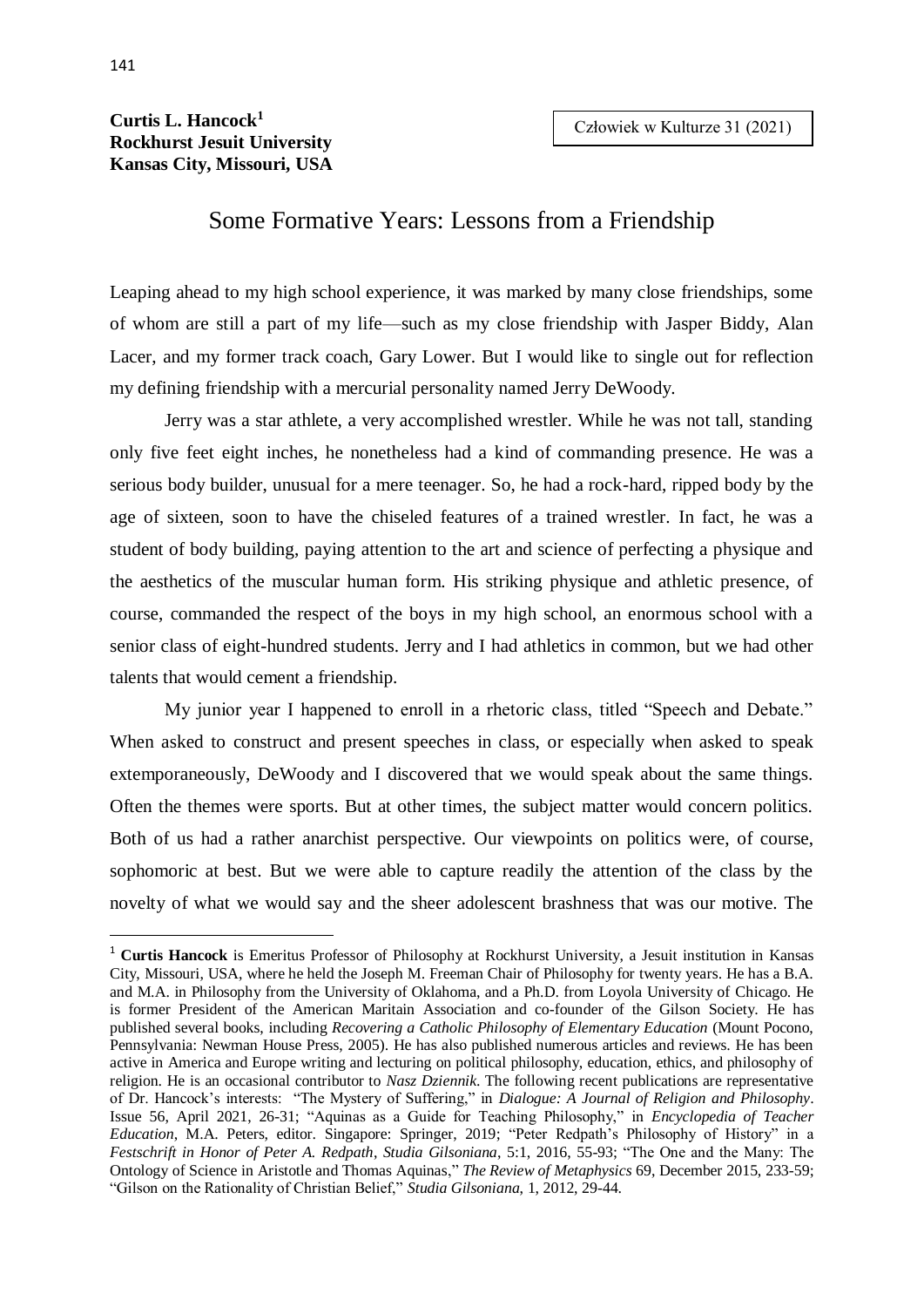word got out to the wider school that Hancock and DeWoody had designed a whole new world order in speech class. Students in the lunchroom would ask us to repeat some of our political harangues. We enjoyed a kind of celebrity for this, which endured to an extent even into our senior year.

By the time of Christmas our junior year, we had formed a strong friendship. In contrast to DeWoody's physique, I was a skinny distance runner. He weighed 170 lbs. with a wrestler's pedigree. I was a mere 135 lbs., waiting for a growth spurt, which didn't come until my freshman year in college, although I had topped out at nearly six feet before leaving high school. I gained nearly twenty pounds between my senior year in high school and my sophomore year in college. Some of this was because Jerry tutored me in weightlifting. I would take him on runs to reciprocate. He hated running, likening it to a kind of torture. My love of running was an object of consternation to him. Because he couldn't fathom it, he admired me for it.

One benefit from my friendship with DeWoody was that I never had to worry about encounters with bullies. I say "encounters" because I never put up with bullies. As a result, I endured a few good beatings. But bullies left me alone because they judged I was a nuisance. Some of them could crush me, but I earned the reputation of being someone who would put up a fight (however feebly) and the bullies took up the policy "why bother with him, when there are easier victims to bully." In addition to my own efforts, DeWoody helped give me some "street cred" because of my association with him. The logic seemed obvious: "If DeWoody's the toughest guy in the school, and I'm his friend, there must be something to admire about me." I had an immunity from bullies because of this association. In spite of his vices and moral incoherencies, DeWoody had a sense of outrage about overt injustice and a sense of protection for the vulnerable. He was horrified by gratuitous meanness or cruelty of any kind. He couldn't stand the thought, for instance, that people could be cruel to animals.

There was one incident in which a student suddenly showed up at our high school. He had transferred in from another school. He was a tall, big-boned kid, who recognized me as someone he had tried to bully some years before when I used to go to a local swimming pool with friends. He bullied many kids. I was one of them. But after a summer I never saw him again. He seemed to want to pick up where his bullying had left off years before. But I remember DeWoody expressly getting in his face and telling him if he saw him pestering me again, he would punch his lights out. The bully postured in protest, pretended he wasn't threatened by DeWoody. But we all knew it was bluster. He never so much looked at me again the rest of the school year.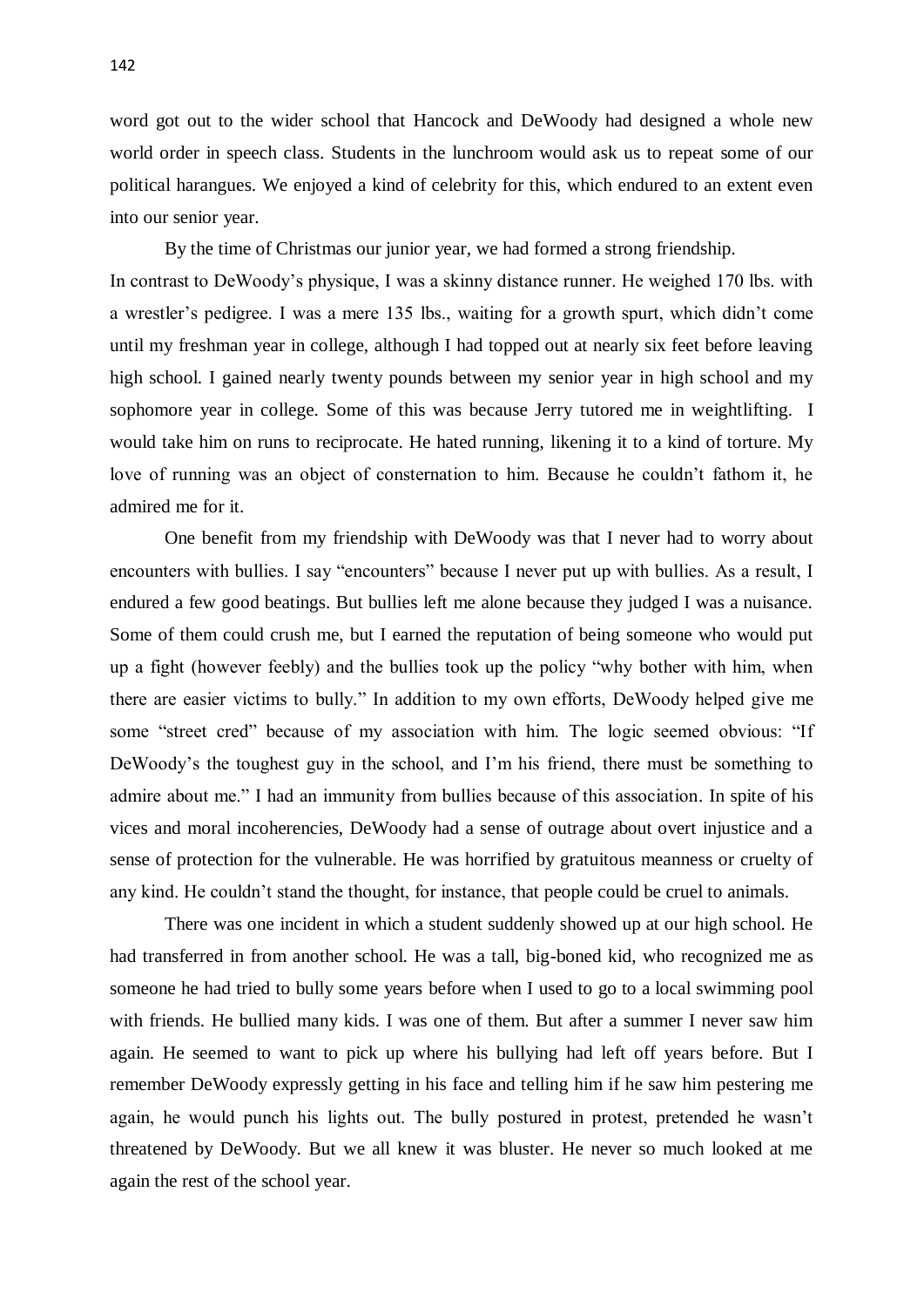Because of my friendship with Jerry, I was allowed to enter his orbit of other friends. Many of these guys were wrestlers, or "wanna-be" wrestlers. Many of them were brutes. After high school some of them disappeared. Later I would meet some of them on the University of Oklahoma campus. They had at last enrolled in college. I remember one of them, whose family had a horse-ranch outside Oklahoma City. I used to visit him often. One day he trapped me in corral with a spirited horse. He shouted at the horse, calling him in such a way that the horse would run right at me, stopping at the last moment. My friend's family was active in rodeo, so the horse might have been trained to stop. But that was not something I could have known. The experience was terrifying. I eventually found a way to escape the corral (my friend never helped me escape). I never went back to my friend's home, having inferred from this event (and other episodes) that he was probably a psychopath.

I ran upon him some years later at the University campus. I inquired where he had been the many years since high school. He said calmly, "I've been in Big Mac." Big Mac is slang for McAlester, the town where the state penitentiary of Oklahoma is located. His confession came as no surprise. Sadly, several people whom DeWoody knew spent some time in prison. Jerry himself, I'm happy to report, escaped that fate.

I spent considerable time my last two high school years with Jerry and his gang of rough friends. Somehow, I fit in and was comfortable in their company. They liked my quirky sense of humor and what passed for wit among adolescents. I had different cohorts of friends and I could retreat regularly retreat from DeWoody's gang and find refuge among my other friends, with whom I ran cross-country and track. So, while I would talk to Jerry daily, and routinely see him at school, I would sometimes seek other company at night. On average, I would hang out with Jerry and his minions once or twice a week. Looking back, this was a good thing. After not seeing them for a few days, I would often hear in school about what wild and dangerous adventures they did without me. The next two days I might meet up with them again and be swept up in new and risky endeavors.

While my credential as an athlete made me immediately respectable to DeWoody, it was other things that we had in common that supplied the deeper bond in our friendship. He was a naturally poetic soul. In other words, he had a profound sense of wonder, which gave him a zest for life. He had a knack for Socratic discussion, but his mind lacked discipline and rigor, and thus being a philosopher would not have been his calling. But this difference need not have been an impediment to our friendship, especially in light of Aristotle's observation that poetry and philosophy have a kinship by their common origin in wonder.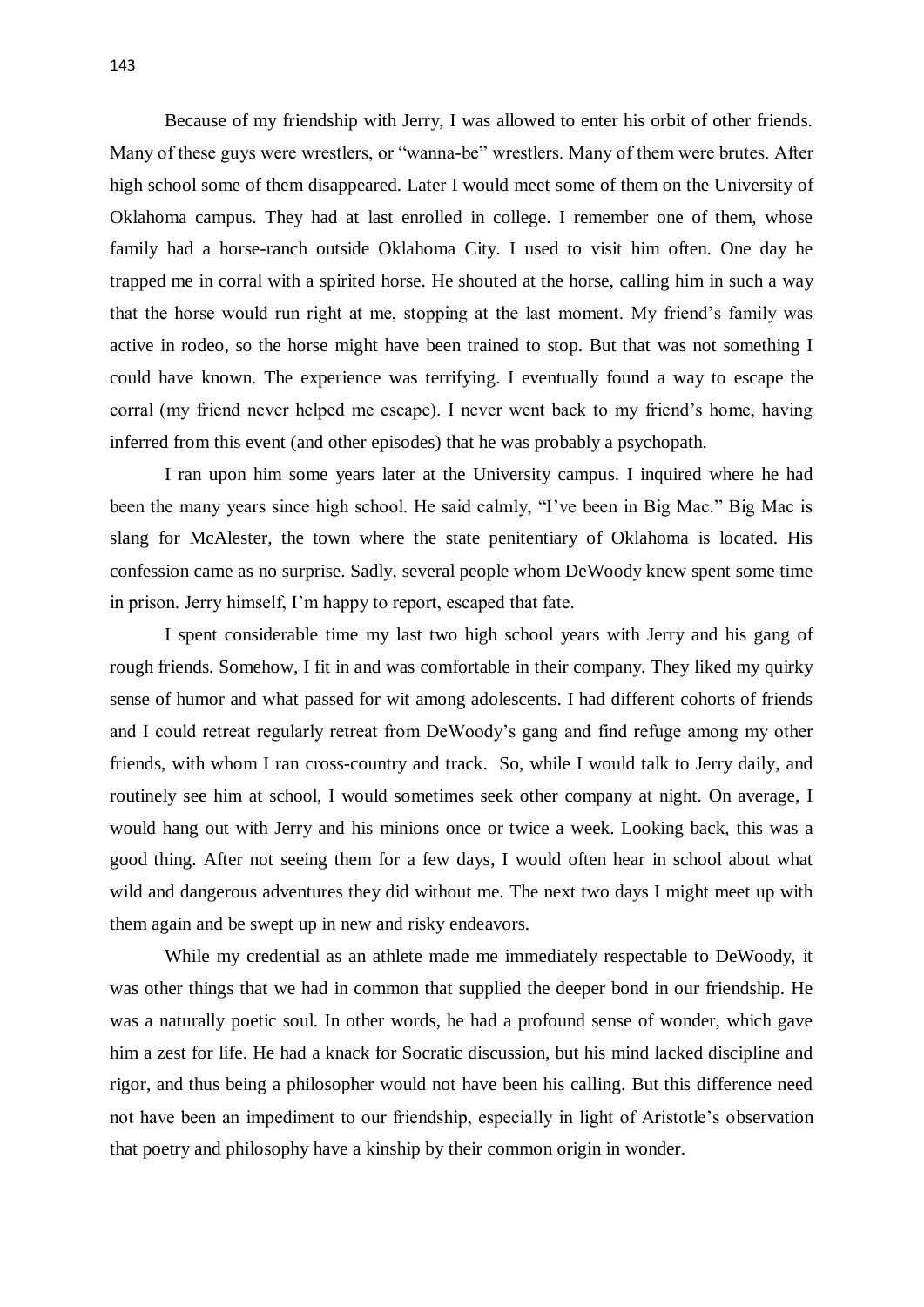A poetic habit of mind described DeWoody. In fact, he formally and practically applied his sense of wonder to the poet's task. Jerry read, memorized, recited, and wrote poetry assiduously. He introduced me to the genius of great poets. My enduring love for them owes much to his influence. He did not hide this interest in poetry from others, but few were sophisticated enough to recognize its value for his life. But with me it was different. His interest in poetry stimulated my intellect and expanded my learning. Jerry's influence had a kind of poetic magic that bettered my life.

He was keenly aware himself of his poetic temperament. This temperament impelled him to write his own poetry. He was fascinated with the Welsh poet Dylan Thomas. He read several biographies of Dylan Thomas and bought recordings of Dylan Thomas himself reading his own poetry. He digested the biography of Thomas written by his wife Caitlin. Jerry was proud of a particular poem he penned, with the opening verse with "Run Lemming Run/In your eyes the burning sun." I smile at the words now, but at the time I thought it was brilliant. As the title suggests it was an immature concept, but Jerry was able to ape Dylan Thomas's style with some effect.

But it wasn't Jerry's own poetic writings that occasioned our many conversations. Instead it was the writings of great English and American poets. Jerry had whole passages of poetry memorized especially the Romantic poets. He had a fascination for the poetry of Percy Bysshe Shelley. He had some command of Coleridge and Byron too. Since I was familiar with Wordsworth and Blake, we could pass the time reciting passages of these greats. To this day, I can recite Shelley because DeWoody committed him to my ears repeatedly.

My friendship with DeWoody helped me develop as an athlete. He took an interest in my athletic ambitions and spoke to me words of motivation, with his own poetic flair. For a couple of weeks during the summer of 1967, my parents (for some reason I do not remember) traveled out of state. I asked to be left behind, and they obliged. During those weeks I saw DeWoody every day. He would stay with me through the evening. Around 10:30 in the evening, I would take him home. I would time the return so that I could listen to Jim Morrison and *The Doors* on the radio just after I dropped him at his house. Before I arrived at my house, I would stop at Woodson Park, about a mile from my home, and run twice around a two-mile course I had measured there. This training was always at night. I jokingly called this routine "The Transylvanian Games," explaining that my training could only take place in the dark.

My peculiar program worked. My strength and stamina improved beyond my dreams over that summer. By the start of the cross-country season in 1967, I had transformed myself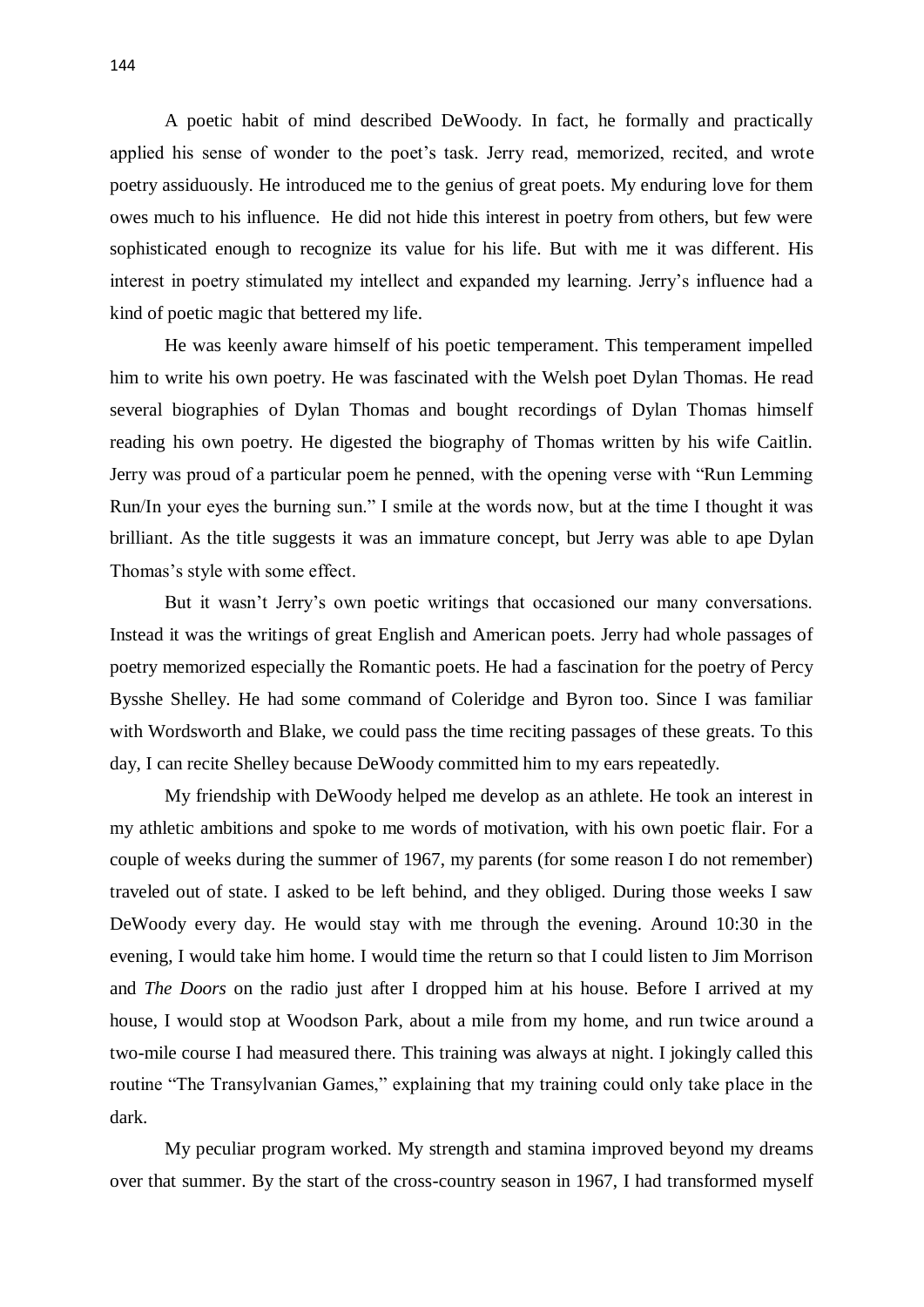from a middle-of-the-pack runner to a contender for the state title in cross-country. I enjoyed the jaw-dropping looks on my coaches' and teammates' faces when I returned to the high school campus in September.

Race after race, I improved steadily through the fall of 1967. I did not win the state cross-country title, but I did finish third. By May of 1968, I was runner-up in the state 3200 meter race. This was a gratifying outcome given that I lost 6 weeks of training in the winter because a schoolmate during the Christmas holiday intentionally tripped me in a touch football game and broke my ankle. I didn't realize this for several weeks. By the time it was diagnosed it was mid-February. By then it had begun to heal without medical attention. But almost another month passed before I could train seriously. Some of my friends were disappointed that I did not win the state title in the event. But I was pleased, because I knew better than they the hiatus in training I had had to overcome to be competitive.

These and other successes got the attention of some college coaches. I would accept the offer from the University of Oklahoma. I matriculated there in the fall of 1968, earning a place on the cross-country team even as a freshman.

Jerry had a relatively successful senior year himself. But when I ended the school year fortified with enthusiasm that my success prophesied a bright future, Jerry's state of mind was different. I watched him decline the summer after our high school graduation. I don't think I ever saw him sober. He was becoming an object lesson in how one's vices can waste away one's life.

Jerry loved alcohol, a liquid he affectionately called "ignorant oil." He had an addictive personality. When I was in college, living in Norman, Oklahoma, he would come to visit and confess that he was high on this or that banned substance. He always bristled when people questioned (which I seldom did) his right to indulge in such habits. The Libertarian Thomas Szasz says that implicit in the Bill of Rights of the American Constitution is the "right to life, liberty, and the pursuit of highs." Jerry was Libertarian in that way. When someone struggles with a character deformation, sometimes it takes another variable to push him to a tipping point. No pun intended, but booze was Jerry's tipping point. It never crossed my mind at the time that someone in high school could be an alcoholic. But looking back, several of my friends and acquaintances earned that diagnosis.

It's a miracle Jerry didn't die young from his alcoholic indulgences, not because of the alcohol *per se* but because he was a risk-taker and often put himself in dangerous situations. I know this personally because, while I did not drink, I was often with Jerry as we instigated participation in dangerous diversions. When the riskiest events were undertaken with a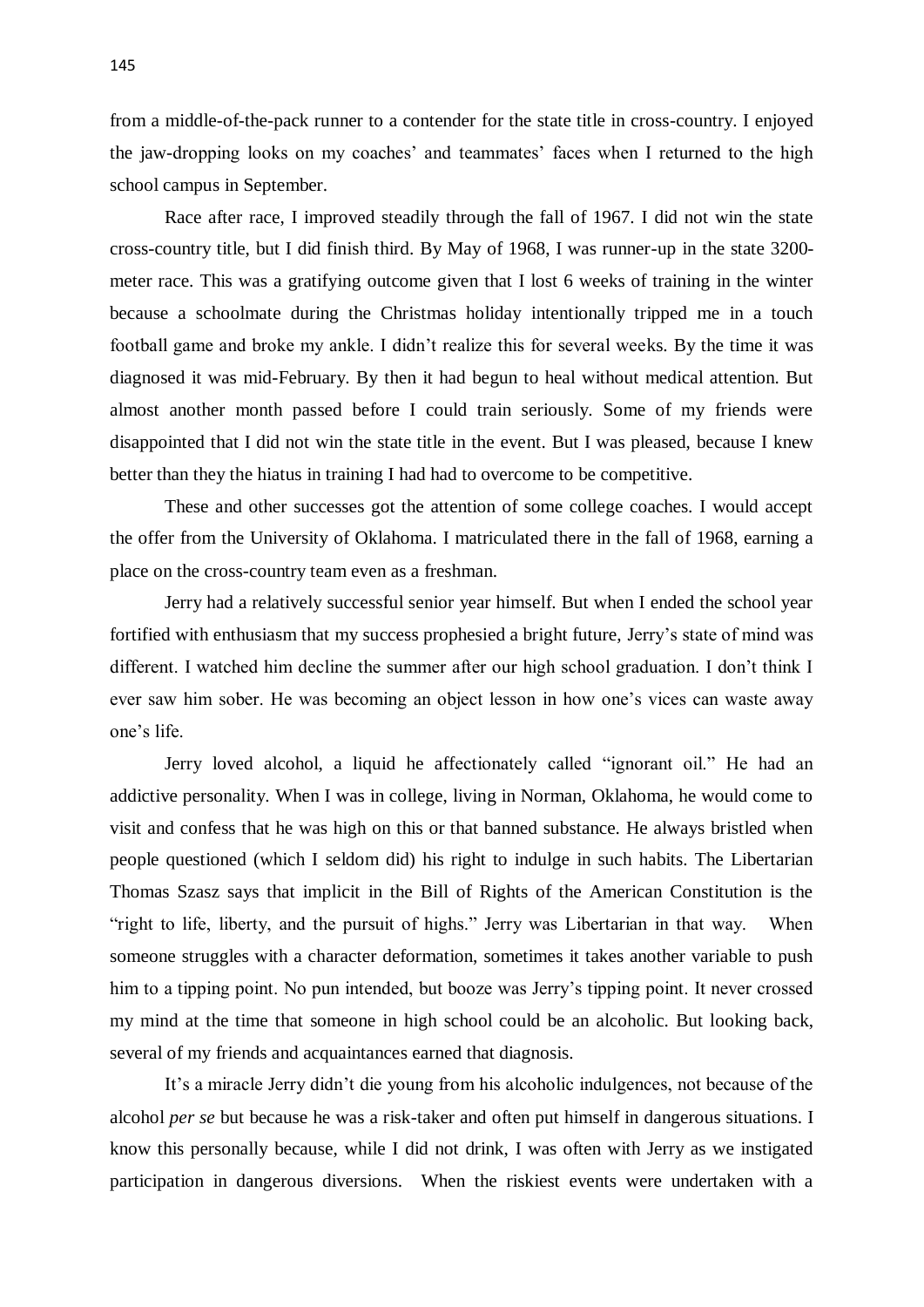crowd, it was usually Jerry and I who took the lead in such folly. Two pastimes occupied our time: (1) riding oil-well pumps, which abound in Oklahoma, and (2) climbing radio and television towers.

When we were in high school, the KOCO television tower had just been built. At that time, it was the tallest man-made structure in the world, towering over 1,572 feet. I was constantly cajoling my friends to climb it with me. One night I convinced them. Jerry and I joined two friends who exceled in track (Dave Chambers and Larry Rose, the latter being an Oklahoma running legend, who would later run faster than four minutes for the mile). We stealthily crossed the grounds to the tower, surprisingly discovered the entrance open to the fence surrounding its base, and enthusiastically commenced climbing it.

It was a beautiful, warm Oklahoma summer night, without a cloud in the sky. It took several hours to climb to the top. Dave and Larry, my two track buddies, had the good sense to abandon the venture at about 800 feet. Jerry and I continued to the top.

At the top was a fierce wind. Had the temperature been cool below, there would have been an unbearable wind chill at the top. But, as I said, it was an exquisite night, with just the right temperature. The wind was daunting, however. Jerry removed his shirt and the wind caught it propelling it North to Kansas, if not Nebraska. Oklahoma City is built on a prairie, so from our vantage point, where some airplanes fly, we could see the lights in every direction for miles upon miles.

There was an antenna at the top. Not content to have risked his life already, Jerry dared to climb the antenna. But footing wasn't right, so discretion and sanity prevailed at last. Tired of shouting over the summer gale, we finally retreated down the tower.

While this was the only television tower we climbed, scaling radio towers of lesser height was routine, a veritable pastime. On a recent trip back home, a glance at a tower triggered my memory, and I recalled that I had climbed it by myself—one day in high school, just to pass the time on an otherwise idle Saturday. As I drove by the tower on Interstate 35, I glanced toward its top and saw the platform on which I sat and where I enjoyed a snack. It is a sign of how routine tower climbing became that I had for years overlooked and had forgotten that tower and climb—strange since that is the only tower that I ever climbed solo.

During high school, just about anything could become an excuse for climbing radio towers, even winning a game of chess. Throughout my senior year, I had a reputation for being able to play a successful game of chess. Later in college I was so humbled by genuine chess players that I gave up the pursuit. But in high school nobody could defeat me. A friend of mine, another wrestler, got some professional tutelage and challenged me to a chess duel. I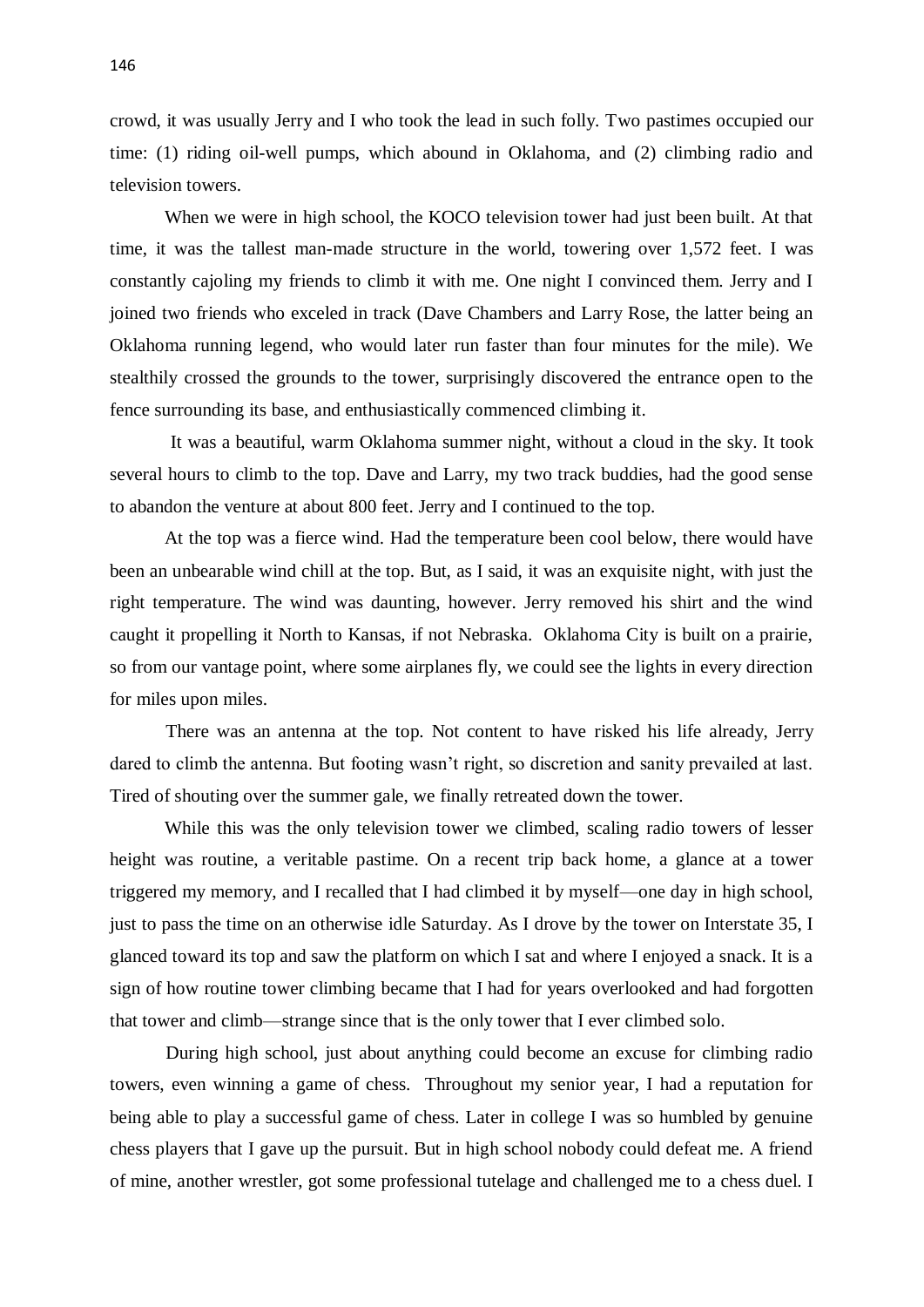accepted the challenge on the condition that the loser had to climb a radio tower with one hand tied behind his back.

I won the chess match in a handful of moves. He accepted his defeat and with me climbing behind him, fulfilled the terms of the agreement. High school "honor" being what it was, he knew he could not suffer the disgrace back at school having failed to satisfy a wager that he accepted in the first place. The radio tower we climbed was not too far from our homes. It stood about 400 feet, small by our reckoning. Had I lived in the alpine country, I'm sure I would have discharged my love of altitude by regularly climbing mountains. But when one lives on the prairie, one looks for an alternative way to satisfy the urge.

Nowadays when I drive through Oklahoma City, fifty years later, I observe those towers and am puzzled why they were so easy to access. I notice today that they are much more secure around their base. I wonder if foolish adolescents died bringing attention to the danger of easy access to those structures.

As risky as these climbs were, when they come to mind at 3:00 in the morning, they don't awaken me with a fright. However, riding bucking oil-well pumps does sometimes awaken me with a fearful gasp. These oil pumps, some of them enormous, are all intricately mechanized. There is no margin for error when one plays on one of these monsters. A horrible, mangled death would await one should he be so unfortunate as to fall into the churning mechanisms of the machine that drives the arm of the pump up and down.

But we were unfazed by their danger, trying to take advantage of them, not unlike Quixote commanding windmills. I discovered a way to stand up behind the huge beam, so that when it descended, I could jump hold and ride it way into the air. One had to negotiate the landing correctly or one could fall off the platform into the internal machinery. Not to be outdone in my inventiveness for danger, DeWoody discovered that one could lie beneath the boons, the enormous, rounded steel mechanisms that rotated clockwise to the earth for 360 degrees, and that connected with other parts of the machine to move the beam above. DeWoody decided to lie down under the boon to see how narrowly it missed his body and head as it rotated downward. There were inches to spare. It was perilous but a source of fun. We took turns putting beer bottles on our foreheads, which the boon would smash as it would circle down inches from our faces.

The boon-amusement, for me, didn't compare with riding the beam. But I reduced, if not stopped altogether, my "beam rodeo," as I called it, after one day having a close call. We saw a big pump standing in a field that we hadn't ridden before. I decided to run to it and jump upon the platform to catch the beam. As I grasped the beam, my hand felt the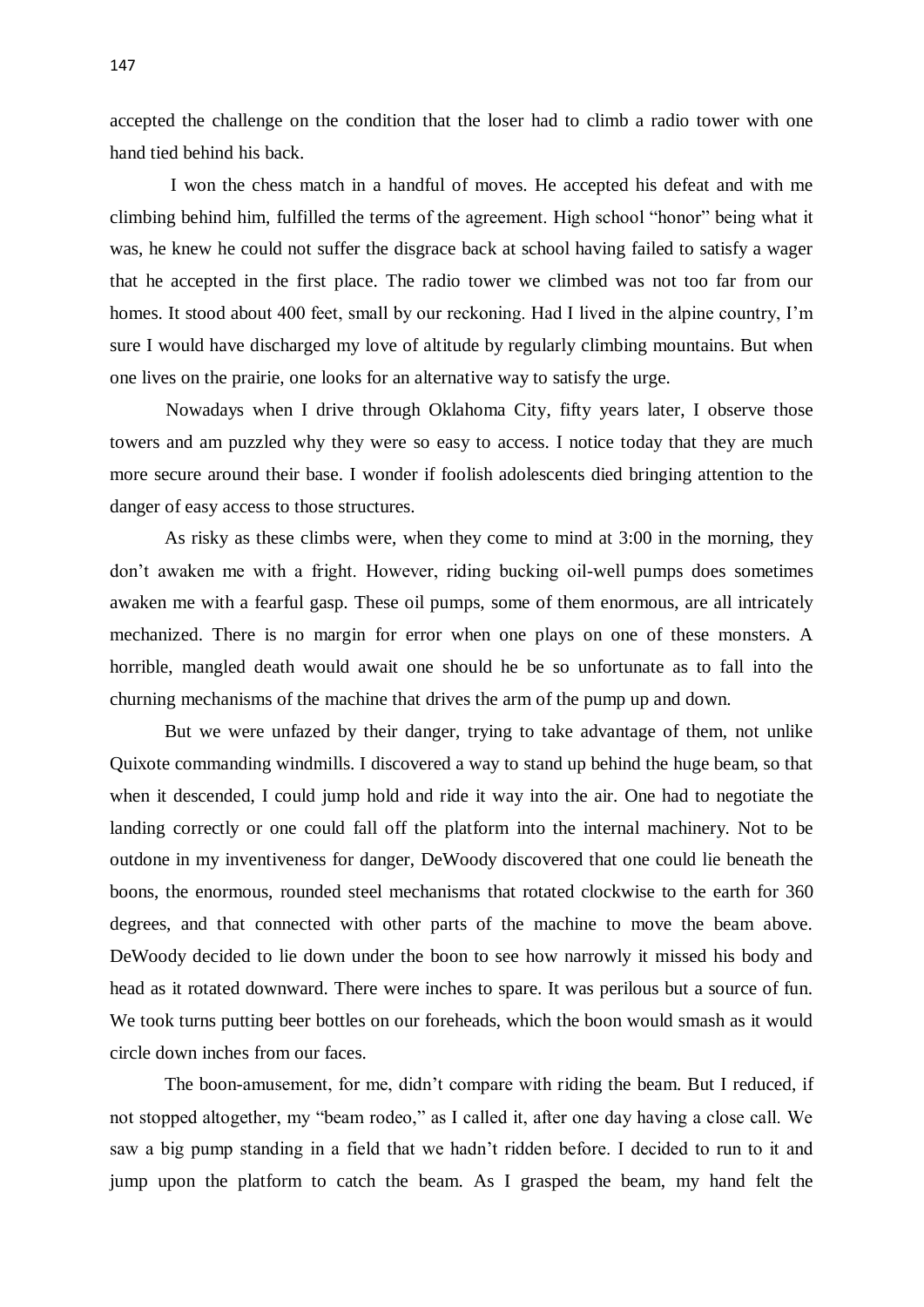slipperiness of oil- soaked steel. I had never encountered anything like it before. Gripping the beam had always been secure. It never crossed my mind that my grip could fail. But I was not familiar with this particular machine. Fortunately, as my hands slipped backward, they were arrested by some congealed grease that enabled me to fix my hold just enough for one up-anddown revolution. I got off the oil pump as quickly as possible. When I came down, my friends could tell by my expression that I had just survived a brush with disaster. I was visibly shaken. I don't remember if anyone heard me, but I muttered the title of W.W. Jacobs' short story, "The Monkey's Paw." If DeWoody overheard me, he got the point of the reference.

One of the reasons Jerry admired me was my confidence (or foolhardiness) as a risktaker. Being an imprudent youth, my risk-taking would sometimes cross the threshold to recklessness. My third year in college, I was annoyed to discover one day that I had accidentally locked myself out of my apartment. Seized by impatience (a vice I suffered in those days, but one I learned to tame), I marched outside the building angrily and proceeded to climb its outer wall until I reached the windows of our apartment. Once at the windows, I removed my shoe, and used it to break out one of them. Once broken, I reached in and unlocked the window, being careful not to cut my arm or hand on the broken glass. I opened and gained entry. Later, I was unnerved considering the consequences of a fall had I not succeeded in conquering that wall. There was a spiked fence below, which I had not noticed before, or had not cared to notice.

A few years ago (at age 64), I was at a playground entertaining my wife's great nephew and niece. I ran up the playground slide seeking to grab a hand hold at its top—a maneuver one can usually manage on slides. For some reason, there was no way to find a grip at the top of this one. I did a couple of inelegant somersaults going backward down the slide. My head landed inches from a brick wall surrounding the garden at the corner of the playground. Looking at me quizzically, my wife's nephew observed, "Curtis, you're a risk taker, aren't you?" I only smiled, thinking to myself. "You don't know the half of it."<sup>2</sup>

Jerry had another pastime: swimming across Oklahoma reservoirs, some of them miles wide. Even though Oklahoma is landlocked, with a dearth of big rivers, and a relatively dry climate, it has a large measure of coastline mileage, almost as much as any other state in the Union. The reason is that in the forties, fifties, and sixties Oklahoma had a powerful senator,

-

<sup>&</sup>lt;sup>2</sup> A year before this I underwent rotator-cuff surgery because I took up unsuccessfully roller blading! On the threshold of being a septuagenarian, I've learned to settle down. Someone tried to kill me in December of 2016 in a traffic accident. I'm happy to report the accident was not my fault. I don't take foolish risks while driving. The culprit was texting. I was the victim.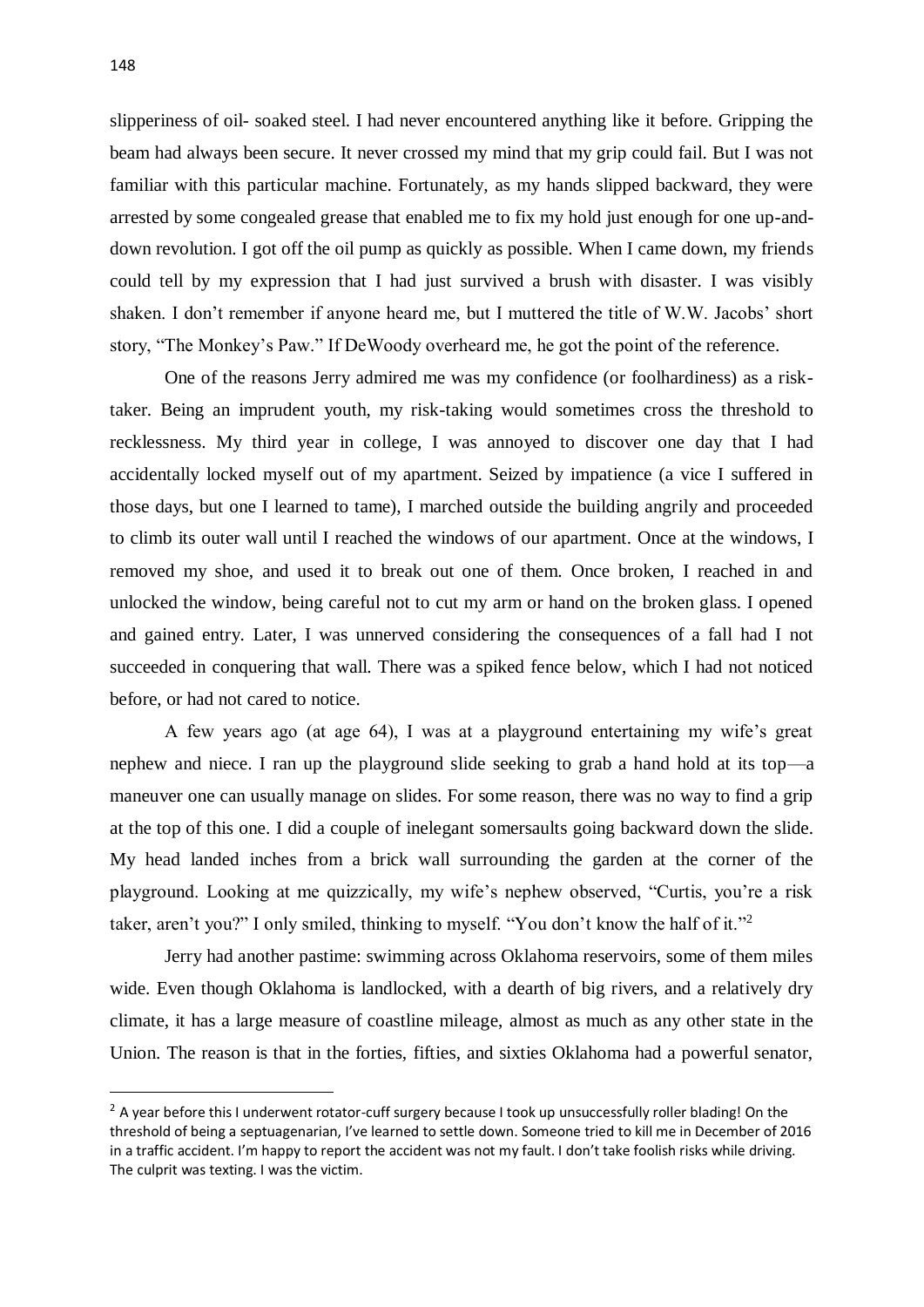John S. Kerr, (founder of Kerr-McGee Oil), whose clout in Congress enabled him to garner vast federal money to finance the Army Corps of Engineers to build a multitude of dams and reservoirs. By luck I never participated on this risk-taking adventure with Jerry and his other friends. I was either otherwise engaged when he schemed up these swims or I was spared the risk by the intervention of my Guardian Angel. I was annoyed that I missed out on the fun when I heard about these swims. But I'm content today, and consider myself fortunate, that I was absent.

In May of 1968, Jerry and I graduated. I merrily went off to college and put all these distractions behind me. I had four rewarding years at the University, where I discovered my academic potential and continued (for two years) to participate in cross country and track. I earned a letter twice at OU in cross country and congratulated myself for being able to win a place on a team at a Division I school.

Jerry, I believed, was living a similar life. In the autumn after high school, he enrolled in Northwestern Oklahoma State University, a small four-year college in Alva, Oklahoma, where he continued to wrestle. Oklahoma is a state where the sport of wrestling is popular. The major universities in the state, the University of Oklahoma and Oklahoma State University, are perennial powers in the sport. But even the smaller schools have active programs. I also believed that Jerry would have found stimulation in college life, given his interest in poetry, literature, and creative writing. But it turned out that he did not find college agreeable, or should I say college did not agree with him. He told me that he publicly called his English teacher stupid and made it clear to the students in the class that they would be better off if he, Jerry, were their instructor. Since the college did not agree to this replacement of a faculty member with an unqualified student, Jerry left school and town in a huff.

Since he was no longer in college, Jerry could not benefit from the college deferment for military service, an exemption which kept college-enrolled men (like me) away from being conscripted for the Vietnam war. Jerry was soon drafted and sent to basic training at Fort Bliss, Texas. Within a month of basic training, he challenged his drill instructor in a way analogous to how he challenged his college English instructor. The difference is that Jerry threatened his military superior with physical violence. He was summarily thrown into the stockade. Convinced that he was incorrigible, the Army dismissed him from service with an undesirable discharge.

While I never asked them about it, I'm sure this was an embarrassment to his parents. Jerry's father, who was a prominent municipal leader in Oklahoma City, eventually becoming County Clerk, distinguished himself in the Pacific theater in World War II. In fact, he was a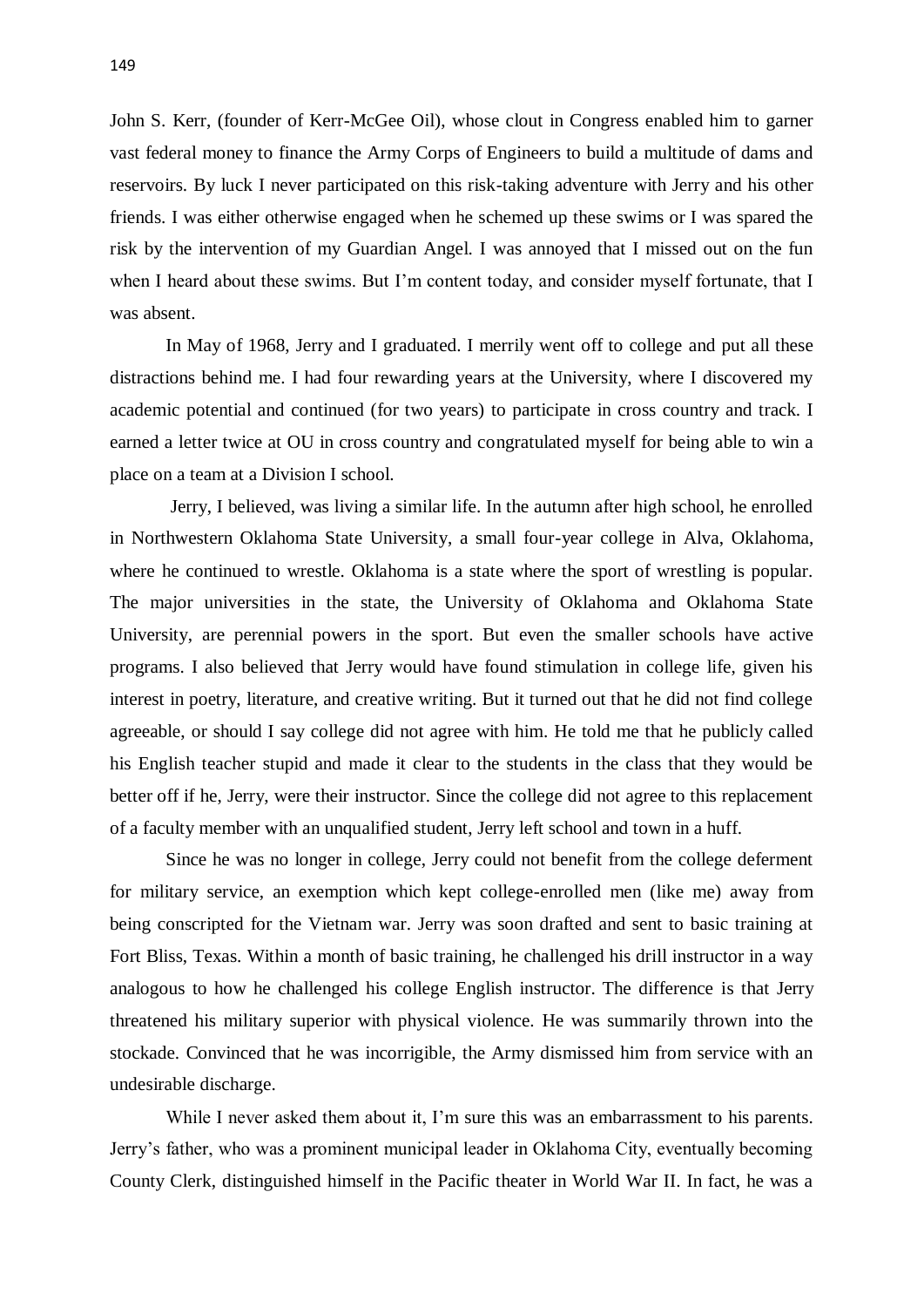marine combat veteran, whose assignment was to drive amphibious wagons onto beaches (like Guadalcanal and Saipan) and unload marines. His son's disgraceful dismissal is not something he would have understood. Jerry, however, was more than indifferent. The few times I saw him subsequently, he seemed to wear his "undesirable discharge" like a badge of honor.

While I had, as I remarked earlier, many friends in high school, I have focused on Jerry DeWoody because my friendship with him is revelatory of some dimensions of my own personality and character. But mainly he deserves attention as an object lesson of a tragic life. I learned from him some positive things, but the most enduring lesson is a negative one. I learned that when one struggles with a character deformation, it can smother the good habits that one has, and when fueled by a stimulus like excessive alcohol, it can ruin one's life. Aristotle argues that one vice, even if adjoining a hundred virtues, is enough to undermine one's character. When I think of DeWoody, I get Aristotle's point.

After I went away to college, I continued to see Jerry. I would occasionally fetch him from his home and drive him to spend time with me in Norman. But eventually I decided he was not a constructive influence in my life, and I let the relationship drift away. Since I had acquired exemplary friends, their contrast with Jerry was not lost on me. Since Jerry did not drive, it was not hard to let the relationship ultimately end. If I did not drive to transport him for a visit, the visit would not happen. In time, our relationship just slipped away into the night.

One day about five years later, I was driving on the streets of Oklahoma City and passed him. He was not driving—predictably, he was occupying another's passenger seat. We both saw each other, as he turned a corner. He looked at me with delight and gave me a warm wave. I enthusiastically waved back. But I did not stop. I never saw him again. Fifteen years ago, my friend Jasper, who was still residing in the Oklahoma City area, told me that he heard a news report that Jerry DeWoody, the son of the late County Clerk, had died. He drowned trying to swim across an Oklahoma lake while drunk.

**Some Final Reflections**. Curiously, athletics made a philosophical impression in an important way. Experience in sports reminds one that one has a body. As a philosopher, I became very aware of the fact that human beings are embodied persons. Athletics does not permit one to forget that truth. So, I'm convinced that I had a disposition to a philosophy of the human person that might be called "integral humanism" or "integral personalism" on account of my impression that we are ensouled bodies. As a result, I had a disposition to resist Cartesianism